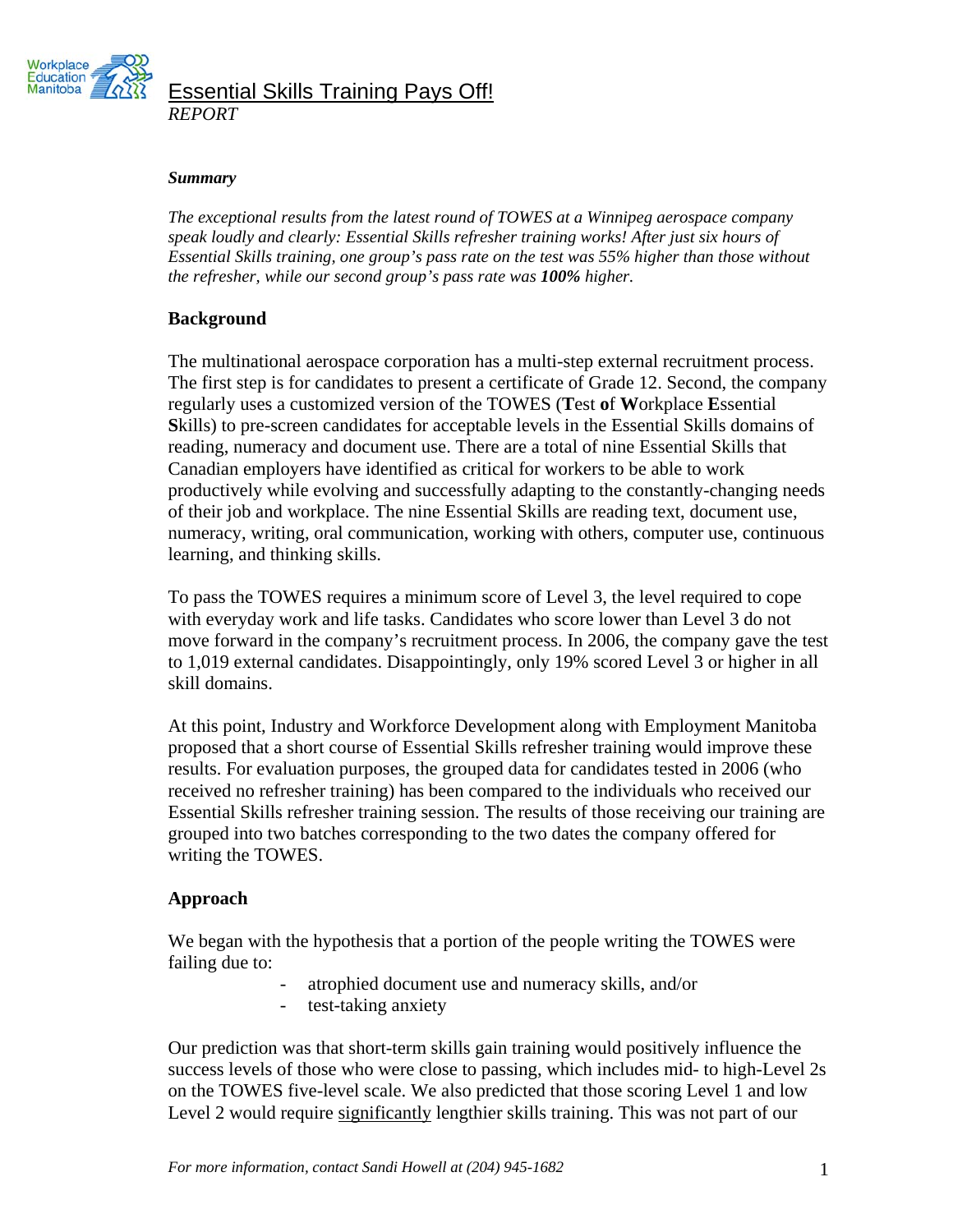objective in this round of training. The prediction about those scoring at these lower levels is that there would be much more significant reading deficits, which cannot be diagnosed and remediated in a short space of time.

## **Training**

WEM designed a training program of a single six-hour session of Essential Skills refresher training, offered on six different occasions. In each session, experienced Essential Skills instructors lead learners through a skills-building process focusing on document use, numeracy and test-taking strategies.

Document use included understanding document structure, skimming-and-scanning for information, and strategies for document navigation. The numeracy portion gave our learners a preview of mathematical process tasks embedded in docu ment use. Exposing learners to authentic TOWES-style questions helped ease test anxiety, which then paved the way for confidence building. Another strategy involved showing learners how to transfer everyday skills they already possessed into the workplace context.

# **Findings**

Our first prediction was that a short session of Essential Skills training would increase the success levels of those who were close to passing, which includes mid- to high-Level 2s on the TOWES 5-level scale.

As predicted, both refresher groups produced significantly higher numbers of Level 3 and above. The first refresher group saw a 100% upswing in numbers of those who passed while the second refresher group saw a 50% upswing.

It's worth noting that our aerospace contact reported that the recruitment screening process for our second refresher group was less stringent than for our first group. This may account for the much higher number of Level 1s in this second group.

Our second prediction was that individuals functioning at Level 1 and low Level 2 would require much lengthier training than that being offered. While there has clearly been a gain in success results, at the same time we still have a cohort of Level 1 scorers. This has confirmed our prediction that they would not be significantly affected by this training.

## **Conclusion**

WEM's goal was to prove that Essential Skills refresher training can positively influence the success levels of those TOWES writers who are close to passing. Our results clearly and strikingly show that this objective was achieved.

In TOWES ratings for Level  $2$  – which scores at 226 to 271 – it's regarded that those scoring higher than 250 can be helped with short-term skills gain training. Those scoring under this would require lengthier training: anywhere from two weeks or more depending on the diagnosis of the reading issue(s).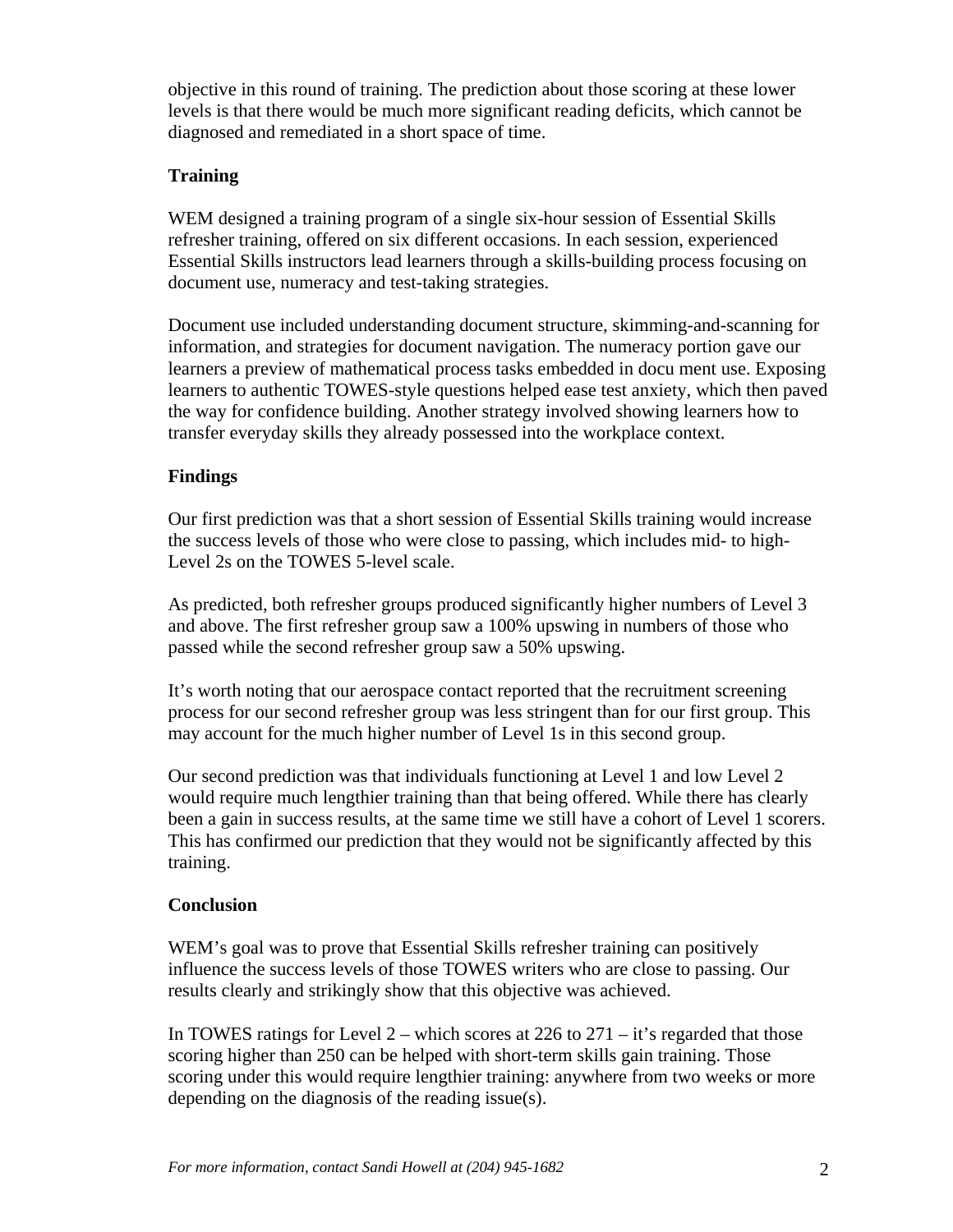## **2006 Notable Findings -** *Without Refresher Training* **-**

Number of test takers  $= 1.019$ Test Taker Proficiencies:

#### **Proficiencies by Level (** $N = 1,019$ **)**

| Level              | <b>Reading</b> | <b>Document Use</b> | <b>Numeracy</b> |
|--------------------|----------------|---------------------|-----------------|
| Level 1            | .8%            | 37%                 | 3%              |
| Level <sub>2</sub> | 37%            | 40%                 | 34%             |
| Level 3            | 37%            | 20%                 | 39%             |
| Level 4            | 8%             | 3%                  | 14%             |

|  |  |  | <b>Test Takers Meeting Aerospace Company's Proficiency Requirements (<math>N = 1,019</math>)</b> |
|--|--|--|--------------------------------------------------------------------------------------------------|
|  |  |  |                                                                                                  |

| <b>Test Takers That </b>                              | <b>Number</b> | Percentage |
|-------------------------------------------------------|---------------|------------|
| Met occupational requirements in all three domains    | 195           | 19%        |
| Met occupational requirements in two of three domains | 231           | 23%        |
| Met occupation requirements in one of three domains   | 202           | 20%        |
| Met occupation requirements in none of three domains  | 391           | 38%        |

45% of test takers scored Level 3 or higher in Reading and 53 % scored Level 3 or higher in Numeracy, while only 23% scored Level 3 or higher in Document Use.

# **2007 Notable Findings – Individuals with Essential Skills Refresher Training: TOWES Test – Written May 1, 2007**

Number of test takers completing Essential Skills Refresher Training = 47

60% of test takers taking Essential Skills Refresher Training scored at Level 3 or higher in Reading, 40% scored at Level 3 or higher in Document Use, and 63% scored at Level 3 or higher in Numeracy.

| I FOREIGNLES By LIGHT $(11 - 77)$ |                |                     |                 |  |
|-----------------------------------|----------------|---------------------|-----------------|--|
| Level                             | <b>Reading</b> | <b>Document Use</b> | <b>Numeracy</b> |  |
| Level 1                           | .5%            | 34%                 | 7%              |  |
| Level 2                           | 25%            | 26%                 | 20%             |  |
| Level 3                           | 49%            | 23%                 | 23%             |  |
| Level 4                           | 1%             | 7%                  | 40%             |  |

## **Proficiencies by Level (N = 47)**

### **Test Takers Meeting Aerospace Company's Proficiency Requirements (N = 47)**

| <b>Test Takers That </b>                              | <b>Number</b> | <b>Percentage</b> |
|-------------------------------------------------------|---------------|-------------------|
| Met occupational requirements in all three domains    |               | 38%               |
| Met occupational requirements in two of three domains |               | 19%               |
| Met occupation requirements in one of three domains   |               | 9%                |
| Met occupation requirements in none of three domains  | 16            | 34%               |